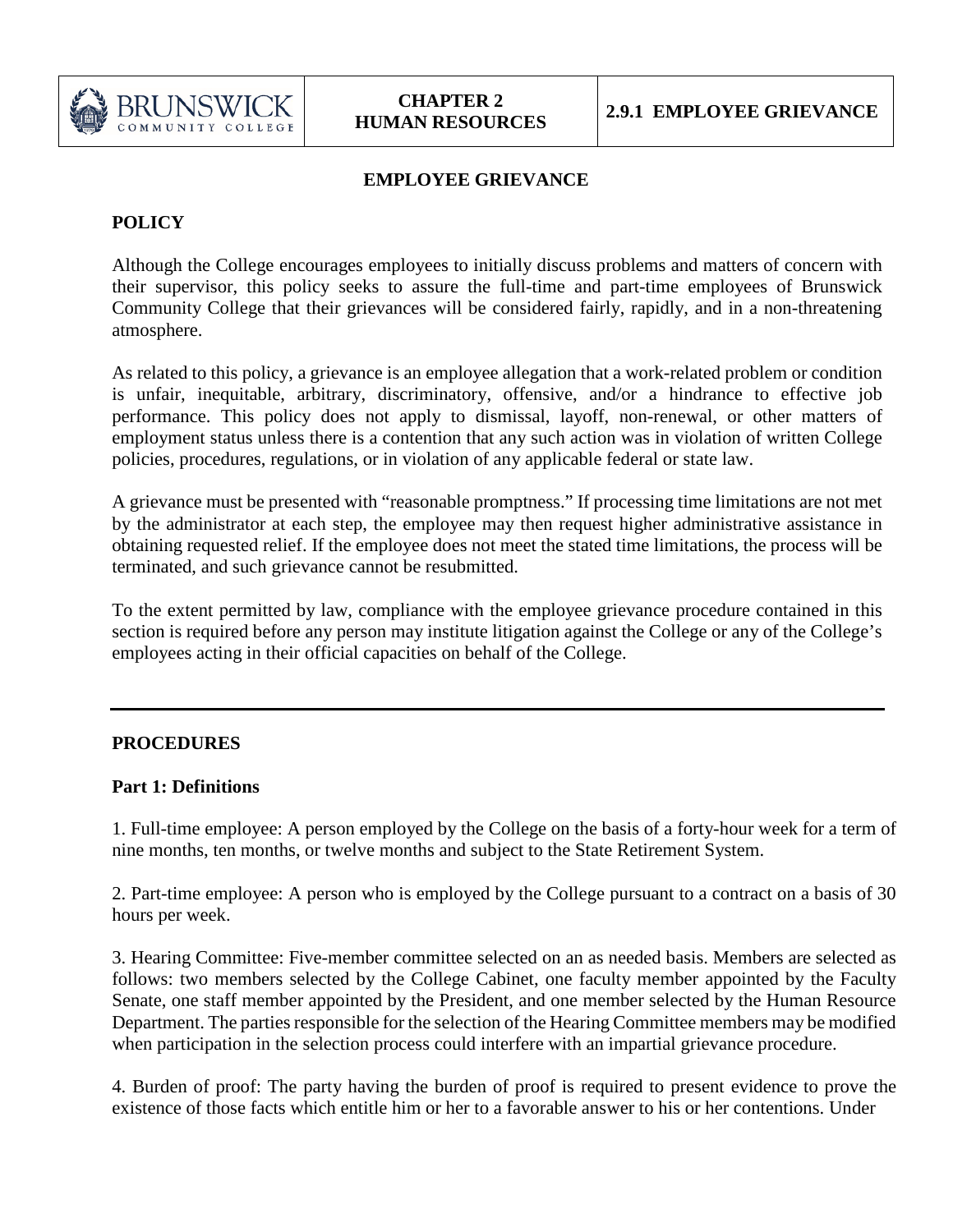

this Grievance Procedure, the burden of proof is on the employee to prove his or her contentions to a substantial certainty and those contentions, if proven, merit relief.

5. Business day: Any normal workday that the College is open for business.

### **Part 2: General Provisions**

1. Application: This Grievance Procedure applies to full-time employees and part-time employees as defined in Part 1 above.

2. Right to Legal Counsel: An employee who exercises any of the rights granted hereunder has the right to be represented by legal counsel or by another person designated in writing to act on the employee's behalf only at a hearing before the Hearing Committee, and the employee will be responsible for his or her own legal fees. If the employee is to be represented by legal counsel, he or she must so inform the Hearing Committee through the President in writing at least three business days before the date of the hearing.

Counsel for the College will advise the Hearing Committee in the conduct of all hearings hereunder. The College employee(s) involved in the matter similarly has/have the right to be represented by legal counsel at a hearing before the Hearing Committee, if it is determined that legal counsel is advisable (this provision not applicable to the employee bringing the grievance who is covered in the paragraph above). The determination of advisability shall be made by counsel for the College. The College will be responsible for all reasonable legal fees incurred on their behalf, unless it is determined that the College officials acted intentionally, in bad faith, or clearly in conflict with the best interests of the College, in which case the College officials shall be responsible for payment of the legal fees incurred on their behalf.

3. Proceedings to be Closed: All proceedings before the Hearing Committee will be closed with only the Committee members, the employee, the employee's department head and supervisor, any other College employee involved in the matter, representative or legal counsel of the employee bringing the grievance, any legal counsel representing any other College employees involved in the matter, the legal counsel representing the Hearing Committee, and such witnesses as may be called by either side to be in attendance. Witnesses may be sequestered before their testimony and requested to leave following their testimony. At the Hearing Committee's discretion, either a written transcript or an audio tape recording of all proceedings before the Committee will be kept, and upon request, a copy will be furnished to the employee at his or her expense.

4. Extension of Time Requirements: At his or her sole discretion, the employee's supervisor, Vice President, the President and the President on behalf of the Hearing Committee may extend any time requirements set forth herein for a reasonable period if extenuating circumstances are found justifying a longer period. Notice of any such extension must be promptly delivered to all parties and, if mailed, must be deposited with the United States Postal Service prior to expiration of the time period being extended.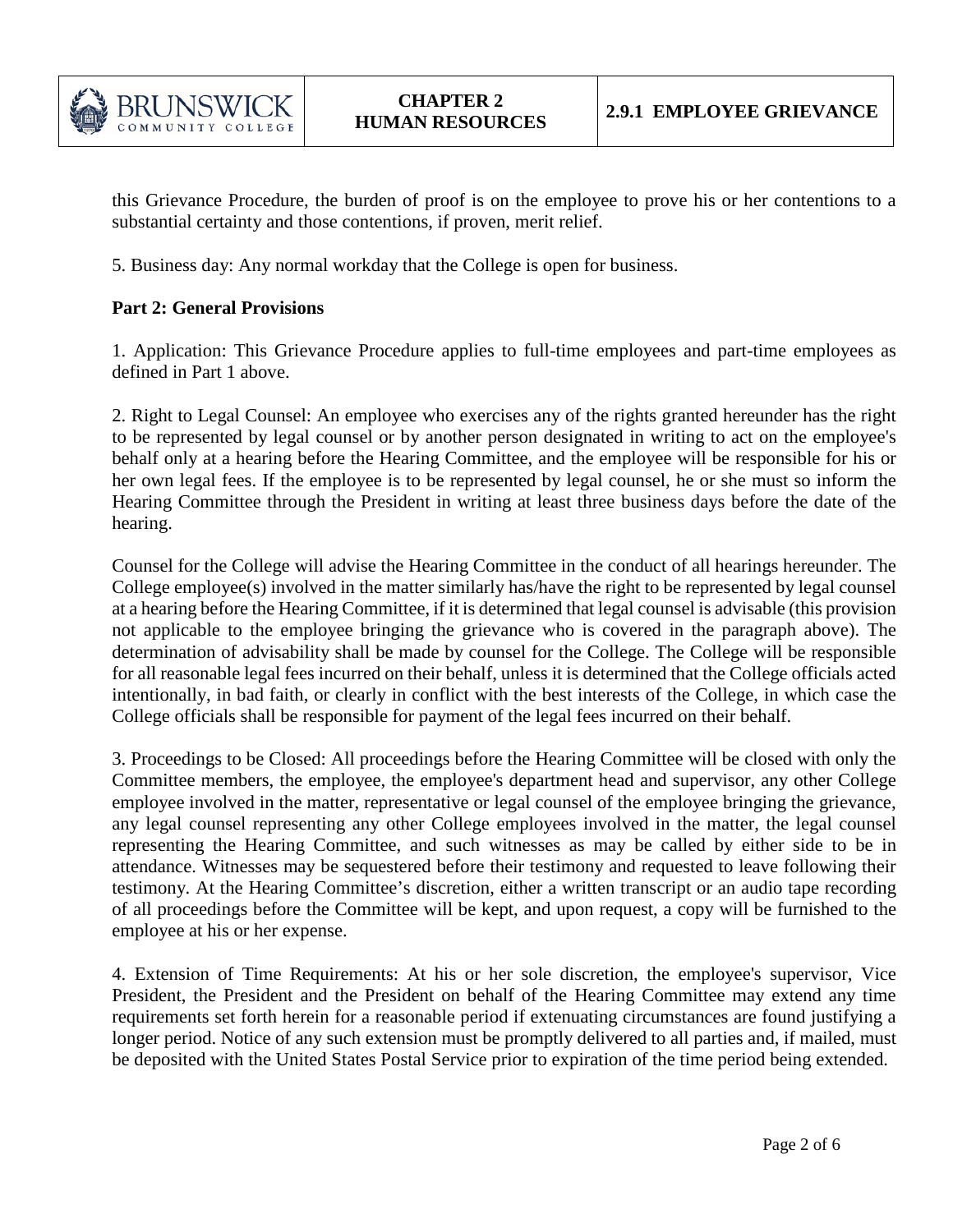5. Notices: Any notifications and decisions called for herein must be in writing and delivered in person or by the United States Postal Service. Any notification or decision to be delivered by US Postal Service must be sent by registered mail, postage prepaid, and will be deemed delivered upon actual receipt by the party to whom sent or that party's representative, or after three calendar days of when sent, whichever first occurs. The College and/or its officials involved in the matter will be deemed to have properly submitted any such notice or decision for delivery by the United States Postal Service if the most current address of the employee on file with the College is used.

6. Waiver of Privacy Rights: By taking any appeal hereunder, an employee consents to all of his or her relevant employment records being made available to the College officials involved in the matter, all members of the Hearing Committee, and all legal counsel involved in the matter.

7. Compliance with Time Requirements: If an employee fails to comply with any of the time requirements set, forth herein with respect to completing and filing the documents required to pursue his or her grievance or otherwise to proceed under this Grievance Procedure, then the last substantive decision rendered on behalf of the College will stand as final, and all proceedings hereunder will be deemed to be terminated.

8. Hearing Committee: After being appointed, the Committee shall, by majority vote, select a chairperson to serve at the pleasure of the Committee. Vacancies occurring shall be filled for the remainder of the unexpired term in the manner as regular selections are made. Should the selection of a member not be made by the group having authority to do so within sixty days after the date on which the vacancy occurs, the President shall fill the vacancy by appointment for the remainder of the unexpired term.

If any member of the committee feels that he/she cannot render an impartial decision on any grievance brought to the committee, for personal or any other reason, that member should resign his/her position on the committee before the hearing is scheduled. A committee member who is employed in the same department as the employee bringing the grievance should resign his/her position before the hearing is scheduled.

## **Part 3: Procedures**

#### **Step I - Informal Resolution**

Before filing a formal grievance and within seven business days of the event or condition resulting in the employee's grievance or his or her knowledge thereof, an employee must discuss the grievance with his or her supervisor who will make a careful inquiry into the facts and circumstances of the complaint. The supervisor will make every effort to resolve the matter promptly and informally and will tender his or her decision in the matter to the employee within five business days of when presented. The employee may then appeal this decision to his or her supervisor in accordance with Step 2. Otherwise, the decision of the supervisor will stand as final, and all proceedings hereunder will be deemed to be terminated. If the supervisor fails to timely deliver his or her decision to the employee, then the employee should proceed directly with filing a formal grievance in accordance with Step 2. Otherwise, all proceedings hereunder will be deemed to be terminated.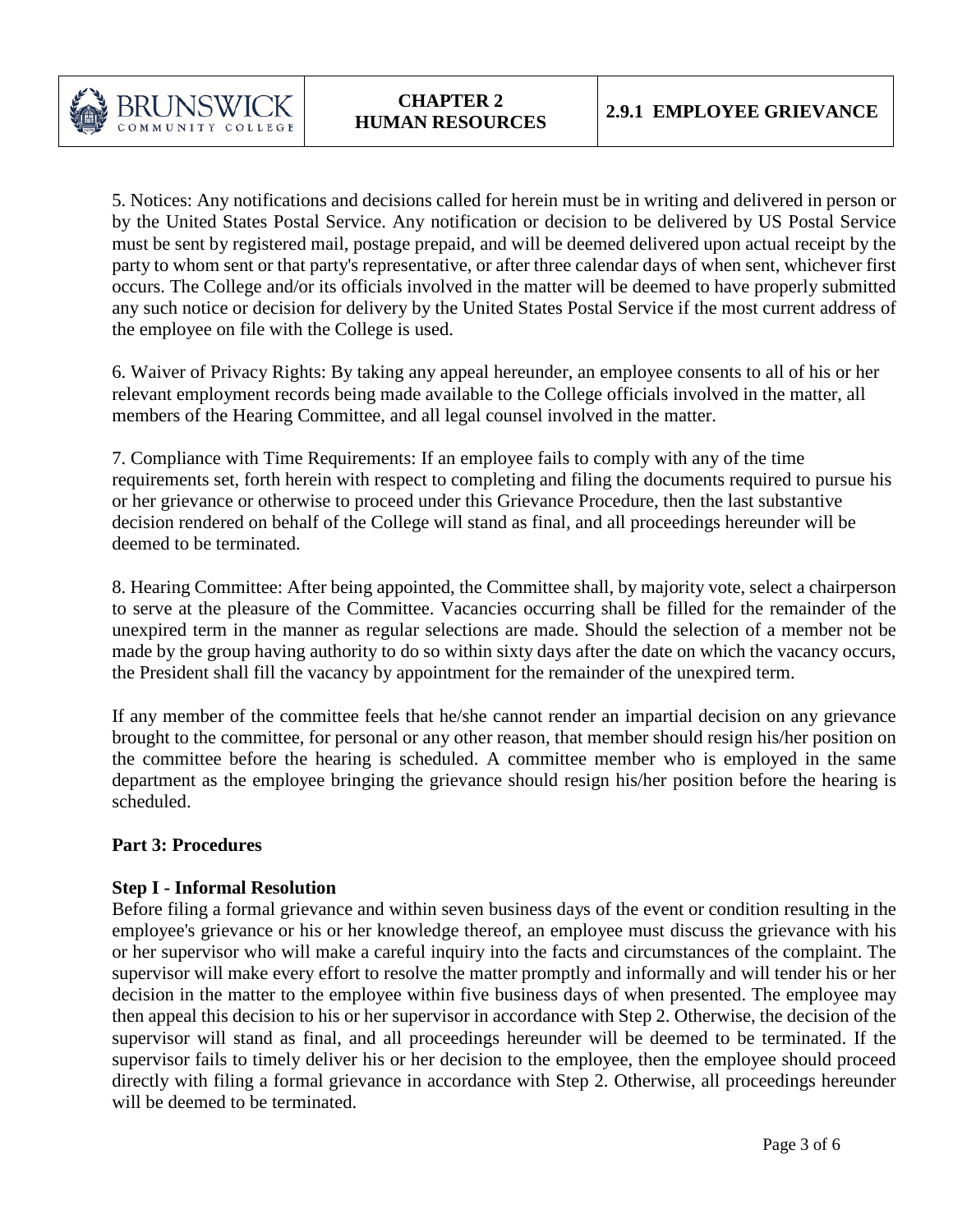

## **Step 2 - Formal Grievance**

Within three business days of the employee's receipt of the supervisor's decision or within eight business days of when presented by the employee if the employee's supervisor fails to timely respond in accordance with Step 1, an employee who desires a further review of his or her grievance may file a written notice of the grievance with his or her department head. To properly file the grievance, the employee must properly complete and file a written memo which provides a specific statement of the grievance, indicates what solution or remedy the employee expects to the grievance, and indicates the employee's particular area of disagreement with the decision of the supervisor, if one was rendered. If the employee's supervisor is also the department head, the grievance should be filed with the appropriate Vice President.

The department head or Vice President will review the issues in the grievance, make such investigations, conduct such informal hearings as he or she deems appropriate, and may consult with other College employees, except the President. The department head or Vice President will inform the employee in writing of his or her decision within ten business days after receipt of the employee's grievance. The employee may then appeal the department head's decision to the appropriate Vice President, or Vice President's decision to the Hearing Committee. Otherwise, the department head's or Vice President's decision will stand as final, and all proceedings hereunder will be deemed to be terminated.

## **Step 3 - Appeal to Vice President**

Within three business days of the employee's receipt of the department head's decision, an employee who desires a further review of his or her grievance may file a written notice of the grievance with the Vice President responsible for the area in which the employee is employed.

The Vice President will review the issues in the grievance, make such investigations and conduct such informal hearings as he or she deems appropriate, and may consult with other College employees, except the President. The Vice President will inform the employee in writing of his or her decision within ten business days after receipt of the employee's Grievance Form. The employee may then appeal the Vice President's decision to the Hearing Committee. Otherwise the Vice President's decision will stand as final, and all proceedings hereunder will be deemed to be terminated.

## **Step 4 - Appeal to the Hearing Committee**

Within five business days following the employee's receipt of the written decision of the department head or Vice President, the employee may file a written appeal for review with the Hearing Committee. The appeal must be submitted by the employee to the Chair of the Hearing Committee.

The Hearing Committee will hear the matter if it determines that:

A. The grievance procedures described within this policy have been followed.

B. The employee's grievance is eligible to be addressed by this policy.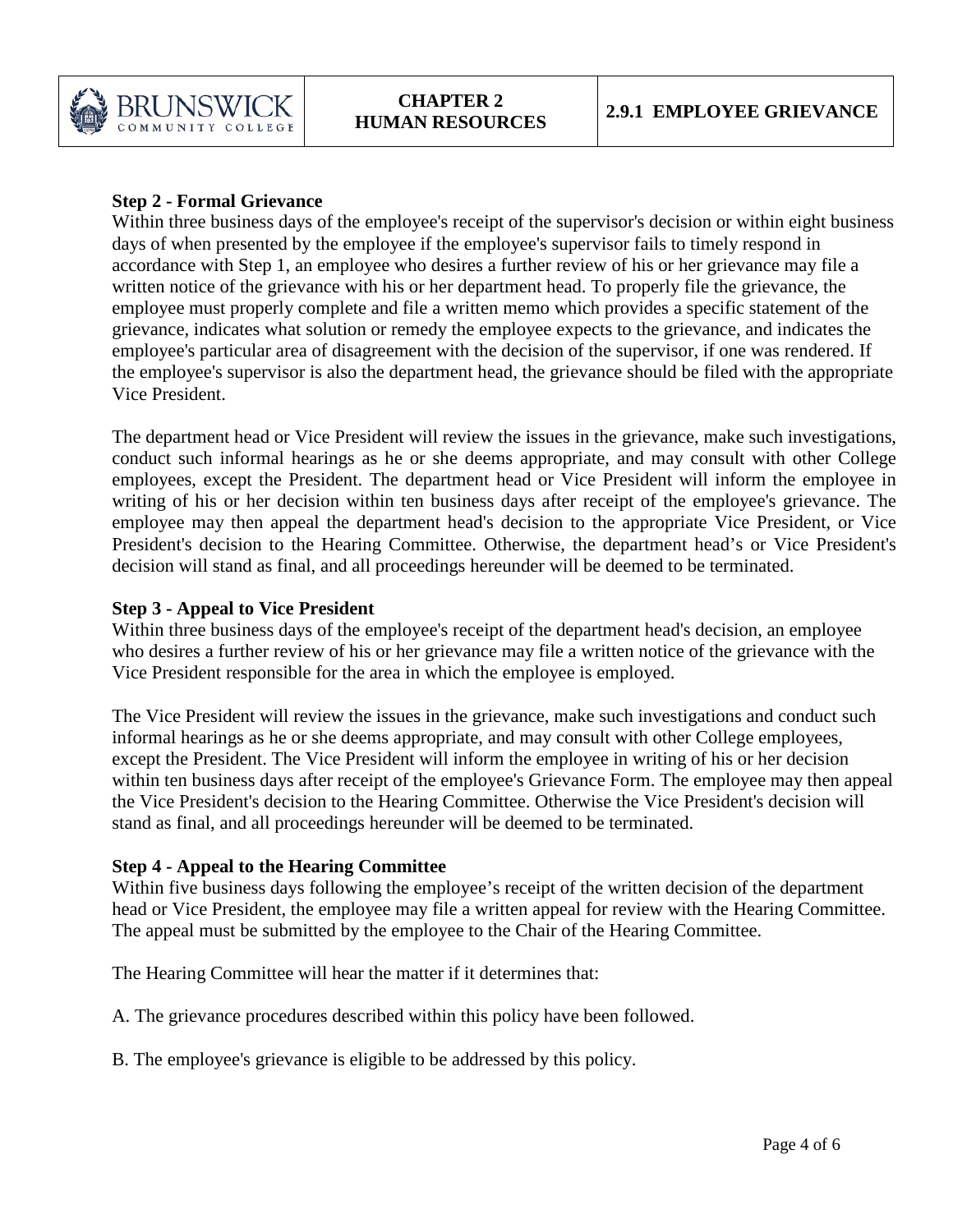

C. The facts alleged by the employee, if established, could support the employee's contentions as described.

If the Hearing Committee determines that a hearing would be appropriate, the Chair of the Committee will so notify the employee and the President, and the hearing will be scheduled as soon as is reasonably feasible to all parties. If the Hearing Committee determines that the employee's request for a hearing does not meet all of these requirements, the Chair of the Committee will immediately notify the employee in writing of the conditions(s) that are not met. The employee will then have three business days from the date of receipt of this notification to amend and re-file the request for hearing. If the amended request for hearing is not timely submitted or if the Committee determines, after considering same, that any of the required conditions are still not met, the Chair of the Committee will so notify the employee and the President in writing, and the last substantive decision rendered on behalf of the College will stand as final. All proceedings hereunder will then be deemed to be terminated.

The hearing will be conducted under the control of the Chair of the Hearing Committee. The Hearing Committee may consider only such evidence as is presented at the hearing and need consider only such evidence as it considers fair and reliable. The hearing need not be conducted strictly according to rules of law relating to the examination of witnesses or presentation of evidence. Any relevant matter upon which responsible persons customarily rely in the conduct of serious affairs shall be considered, regardless of the existence of any common law or statutory rule which might make evidence inadmissible over objections in a civil or criminal action.

The hearing will begin with presentation by the employee of evidence to support his or her contentions, which evidence will be limited to testimonial and documentary proof relevant to the employee's contentions as specified in the employee's request for hearing. The other College employees involved in the matter will then be entitled to present rebuttal evidence, which evidence will be limited to testimonial and documentary proof relevant to the employee's contentions in rebuttal thereof or in general support of the administration's decisions. The Chair of the Hearing Committee may then allow such rebuttal or hear any additional positions of the employee and/or the other College employees involved in the matter as the Chair deems reasonable.

During these proceedings, the Hearing Committee may at any time meet in executive session with only the Committee members and any other person(s) so requested to be in attendance. At the end of all presentation of evidence, the Hearing Committee will meet in executive session to consider and reach a final disposition of the matter. Executive sessions need not be recorded or transcribed in any manner. In making its decision, the Hearing Committee will keep in mind that the burden of proof is on the grieving employee to satisfy the Committee that his or her contentions are true to a substantial certainty and that relief of some nature is merited.

The Hearing Committee will make a written report, including recommendation, to the President with a copy to the employee, the employee's department head and/or Vice President and supervisor within ten business days of the final hearing in the matter.